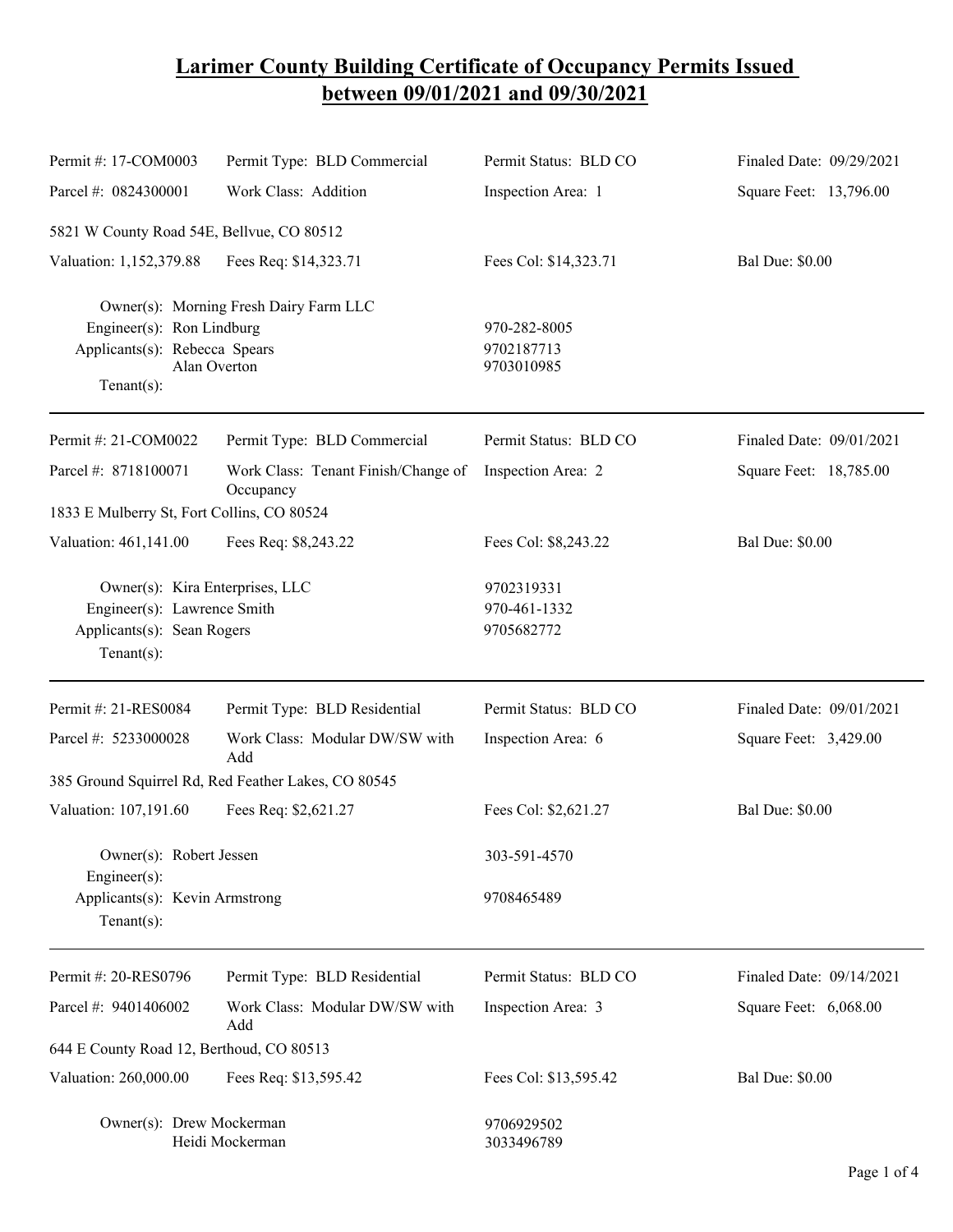| Permit #: 20-RES0213                                                                                                  | Permit Type: BLD Residential | Permit Status: BLD CO                                  | Finaled Date: 09/27/2021 |
|-----------------------------------------------------------------------------------------------------------------------|------------------------------|--------------------------------------------------------|--------------------------|
| Parcel #: 2407406008                                                                                                  | Work Class: New              | Inspection Area: 4                                     | Square Feet: 6,884.00    |
| 1900 Moon Trailway, Estes Park, CO 80517                                                                              |                              |                                                        |                          |
| Valuation: 1,000,000.00                                                                                               | Fees Req: \$19,828.00        | Fees Col: \$19,828.00                                  | <b>Bal Due: \$0.00</b>   |
| Owner(s): Kevin Byrd<br>Engineer(s): Frank Roberts<br>Applicants(s): Adam Darling<br>Don Darling<br>$Tenant(s)$ :     |                              | 8582097368<br>3039317362<br>7405033881<br>970-586-1047 |                          |
| Permit #: 16-B0230                                                                                                    | Permit Type: BLD Residential | Permit Status: BLD CO                                  | Finaled Date: 09/29/2021 |
| Parcel #: 2231300001                                                                                                  | Work Class: New              | Inspection Area: 6                                     | Square Feet: 2,441.00    |
| 110 Mill Creek Rd, Livermore, CO 80536                                                                                |                              |                                                        |                          |
| Valuation: 125,371.68                                                                                                 | Fees Req: \$5,879.80         | Fees Col: \$5,879.80                                   | <b>Bal Due: \$0.00</b>   |
| Owner(s): Bruce Gregg<br>Nancy Gregg<br>Engineer(s): David Mitchell<br>Applicants(s): Michael Young<br>Tenant $(s)$ : |                              | 970-481-8851<br>720-315-1971<br>9704027290             |                          |
| Permit #: 18-RES0744                                                                                                  | Permit Type: BLD Residential | Permit Status: BLD CO                                  | Finaled Date: 09/03/2021 |
| Parcel #: 9636405017                                                                                                  | Work Class: New              | Inspection Area: 2                                     | Square Feet: 819.00      |
| 920 Engleman Pl, Loveland, CO 80538                                                                                   |                              |                                                        |                          |
| Valuation: 50,000.00                                                                                                  | Fees Req: \$7,132.90         | Fees Col: \$7,132.90                                   | <b>Bal Due: \$0.00</b>   |
| Owner(s): Blake Chambliss<br>Engineer $(s)$ :<br>Applicants(s): Blake Chambliss<br>Tenant $(s)$ :                     |                              | 3039442367<br>3039442367                               |                          |
| Permit #: 20-RES0447                                                                                                  | Permit Type: BLD Residential | Permit Status: BLD CO                                  | Finaled Date: 09/16/2021 |
| Parcel #: 2623305010                                                                                                  | Work Class: New              | Inspection Area: 4                                     | Square Feet: 4,707.00    |
| 1249 Streamside Dr, Glen Haven, CO 80532                                                                              |                              |                                                        |                          |
| Valuation: 925,000.00                                                                                                 | Fees Req: \$18,139.19        | Fees Col: \$18,139.19                                  | <b>Bal Due: \$0.00</b>   |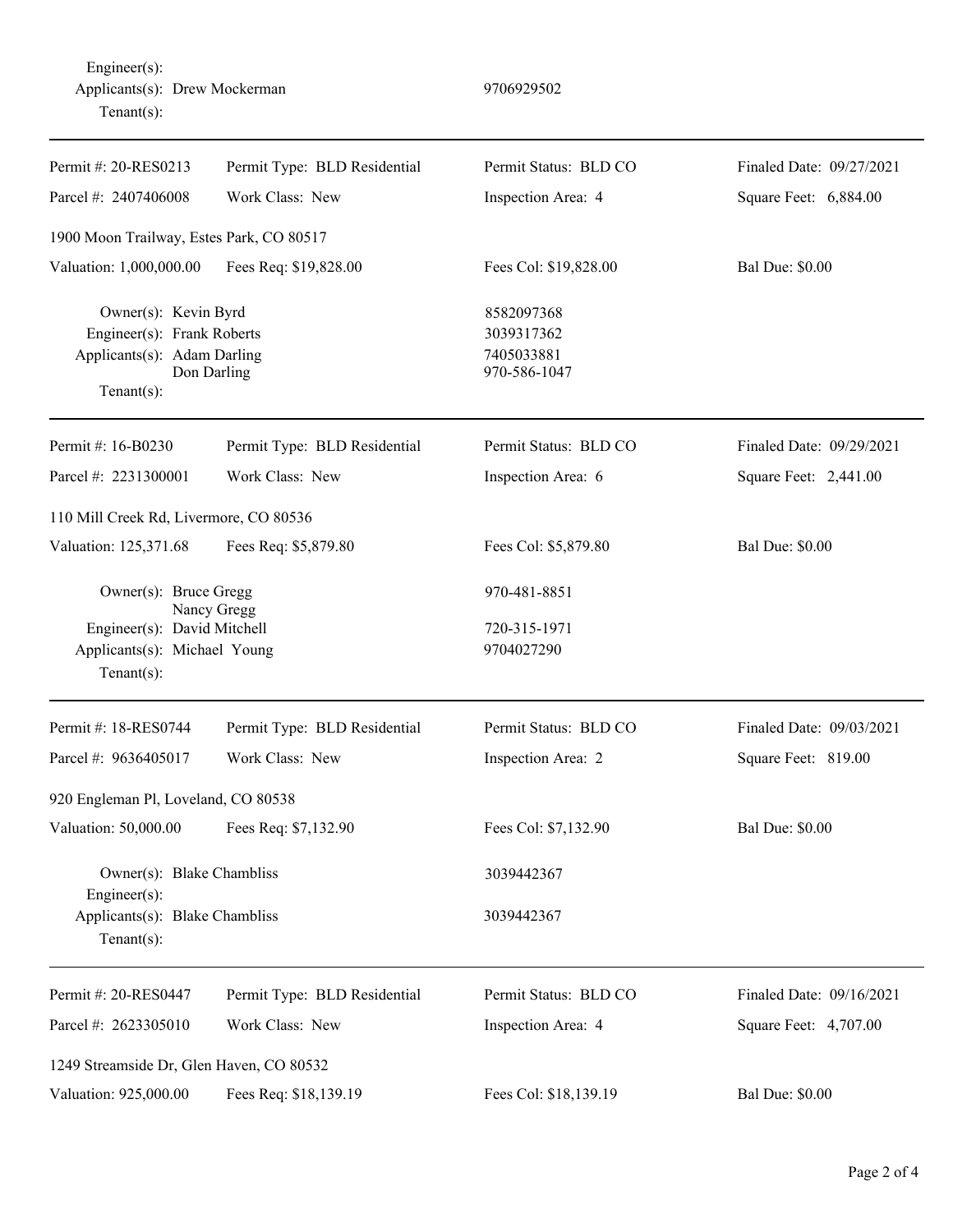| Owner(s): Anne Trifiletti<br>Engineer(s): David Bangs<br>Applicants(s): Jordan Nuffer<br>Tenant $(s)$ :    | Lawrence Trifiletti                             | 3039817288<br>3039817288<br>9703088221<br>9705907739 |                          |
|------------------------------------------------------------------------------------------------------------|-------------------------------------------------|------------------------------------------------------|--------------------------|
| Permit #: 19-RES0299                                                                                       | Permit Type: BLD Residential                    | Permit Status: BLD CO                                | Finaled Date: 09/09/2021 |
| Parcel #: 0923000037                                                                                       | Work Class: New                                 | Inspection Area: 5                                   | Square Feet: 4,155.00    |
|                                                                                                            | 3045 Bonner Springs Ranch Rd, Laporte, CO 80535 |                                                      |                          |
| Valuation: 250,000.00                                                                                      | Fees Req: \$8,457.23                            | Fees Col: \$8,457.23                                 | <b>Bal Due: \$0.00</b>   |
| Owner(s): Michael Siler<br>Engineer(s): Wayne Thompson<br>Applicants(s): Michael Siler<br>$Tenant(s)$ :    |                                                 | 9702192134<br>970-206-9455<br>9702192134             |                          |
| Permit #: 20-RES0764                                                                                       | Permit Type: BLD Residential                    | Permit Status: BLD CO                                | Finaled Date: 09/02/2021 |
| Parcel #: 9416405005                                                                                       | Work Class: New                                 | Inspection Area: 3                                   | Square Feet: 5,599.00    |
| 515 Nesting Eagles Way, Berthoud, CO 80513                                                                 |                                                 |                                                      |                          |
| Valuation: 445,785.00                                                                                      | Fees Req: \$15,752.11                           | Fees Col: \$15,752.11                                | <b>Bal Due: \$0.00</b>   |
| Owner(s): Carol VanRoyen<br>John VanRoyen<br>Engineer(s):<br>Applicants(s): William Anner<br>$Tenant(s)$ : |                                                 | 3039442173                                           |                          |
| Permit #: 20-RES0078                                                                                       | Permit Type: BLD Residential                    | Permit Status: BLD CO                                | Finaled Date: 09/13/2021 |
| Parcel #: 0501413704                                                                                       | Work Class: New                                 | Inspection Area: 2                                   | Square Feet: 7,632.00    |
| 3269 Bailey Ct, Loveland, CO 80538                                                                         |                                                 |                                                      |                          |
| Valuation: 542,528.34                                                                                      | Fees Req: \$8,304.22                            | Fees Col: \$8,304.22                                 | <b>Bal Due: \$0.00</b>   |
| Owner(s): Steve Hilde<br>Engineer(s):                                                                      |                                                 | 9702222492                                           |                          |
| Applicants(s): Steve Hilde<br>$Tenant(s)$ :                                                                |                                                 | 9702222492                                           |                          |
| Permit #: 20-RES0452                                                                                       | Permit Type: BLD Residential                    | Permit Status: BLD CO                                | Finaled Date: 09/08/2021 |
| Parcel #: 9922000032                                                                                       | Work Class: New                                 | Inspection Area: 1                                   | Square Feet: 3,787.00    |
| 9743 N County Road 17, Fort Collins, CO 80524                                                              |                                                 |                                                      |                          |
| Valuation: 450,000.00                                                                                      | Fees Req: \$13,448.36                           | Fees Col: \$13,448.36                                | <b>Bal Due: \$0.00</b>   |